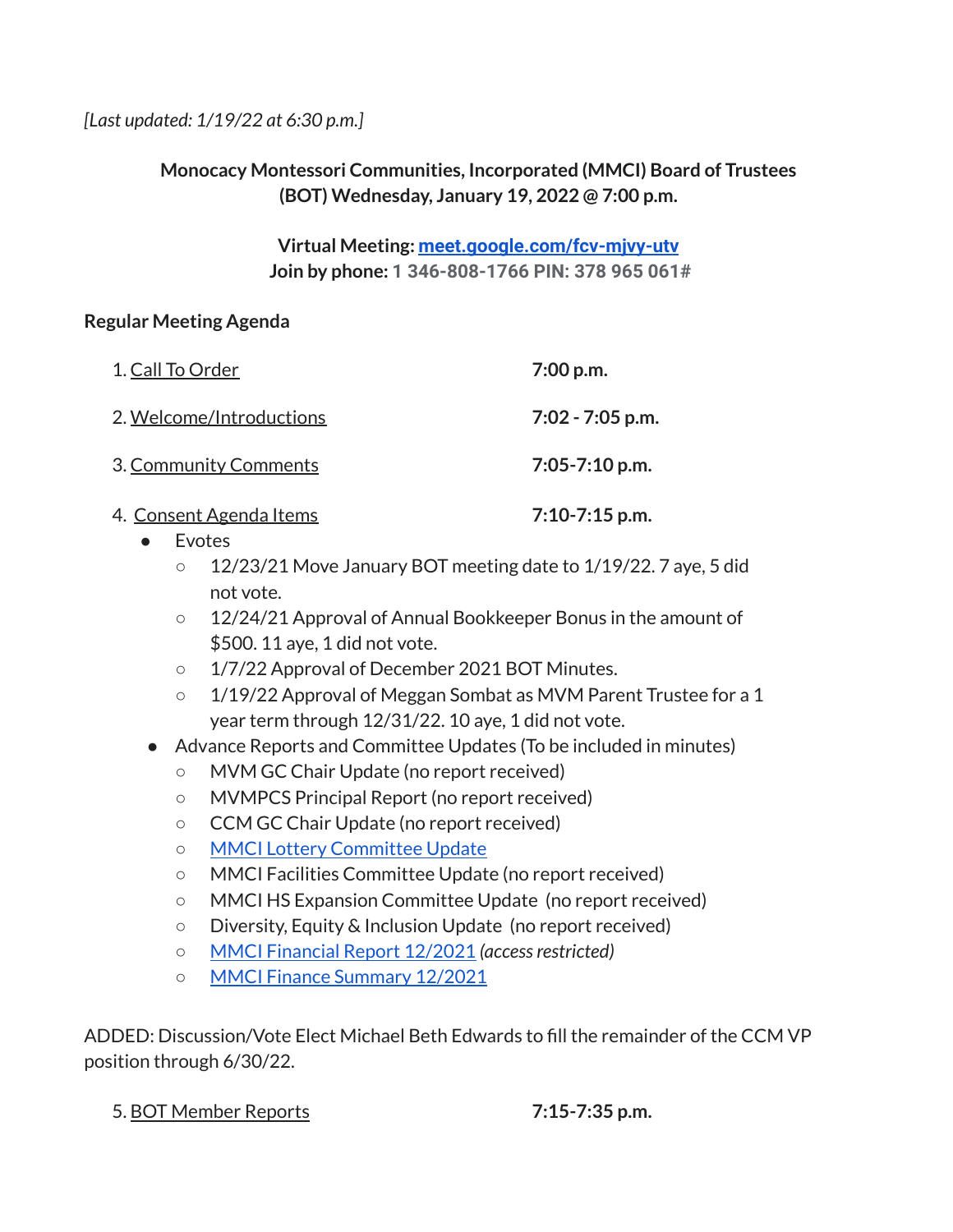5 Mins – MMCI President Report *Tara Dunsmore* 5 Mins – MVM VP Report *Ellie Landru* 5 Mins – CCM VP Report *Michael Beth Edwards*

5 Mins – BOT Treasurer Report *Jeff Koehler*

5. Updates **7:35-7:54 p.m.**

2 Mins - MVM Principal update *Amy Dorman*

2 Mins - CCM Principal update *Marilyn Horan*

5 Mins - Facilities update *Molly Carlson/Ellie Landru*

5 Min - Committee Updates

## 6. Action Items/Follow-up **7:54-8:00 p.m.**

- **● Check-in:** Annual Fundraising Calendars and plans (GC Chairs)
- **Check-in:** Annual Report Status MVM
- **Check-in:** Annual Report Status CCM
- **Followup:** MMCI Staffing Discussion schedule work session

# 7. New Business: Discussion and votes **8:00- 9:00 p.m.**

- **● Discussion:** [Orton-Gillingham](https://drive.google.com/file/d/1T64b9nJJRokYn_xVbn9r9cM_Vk7-vlDa/view?usp=sharing) Plus [https://www.iepinc.net](https://www.iepinc.net/) (Nichole Dowlearn)
- **● Discussion/Vote:** Financial Policies (Amy Sullivan)
	- [Dissolution](https://drive.google.com/file/d/1I_PPuGnVdgrKHM9KIgHkyQMQbPjeStmk/view?usp=sharing) Policy
	- [Capitalization](https://drive.google.com/file/d/1BrAJGuVNMdroJENv7qajH8PDuHx5mhqQ/view?usp=sharing) Policy
- **● Discussion/Vote:** Change February BOT meeting date due to BOE conflict. (Tara Dunsmore)
- **Presentation:** Legacy Impact Capital (Molly Carlson/Ellie Landru)
- **Discussion/Vote:** Facility Project Management and Financial Services review and vote. (Molly Carlson/Ellie Landru)
- **Discussion/Vote:** MD Open Meetings Act, use of evotes and reply all functions (Tara Dunsmore)

## Announcements:

1. Upcoming MMCI Business Meetings (usually held at 7PM the FINAL Wednesday of each month): *meetings will be virtual until further notice*

● February TBD, 2022

- 
- 
-